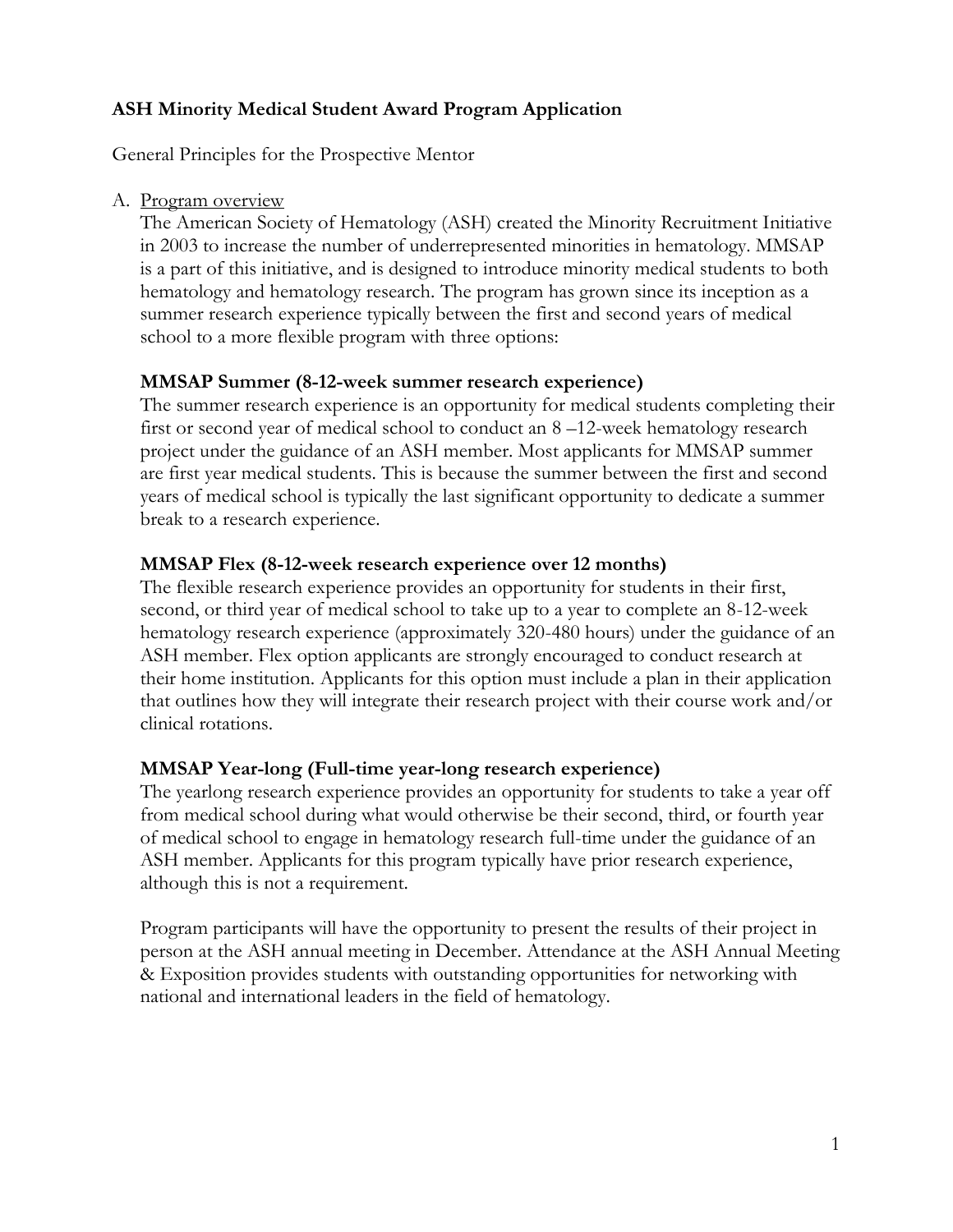### B. Connecting with potential mentees

As a potential mentor in the MMSAP, it is important in this competitive application process that reviewers get a strong sense that you and your prospective mentee have directly connected with each other, either in person or by phone, and that you have had follow-up discussions of the proposed research project. Your involvement is critical in both helping the student develop and conduct a hypothesis-based research project and in providing them with an intellectually stimulating hematology research experience. Students are expected to develop self-contained research projects that can be completed within the allotted time for the research experience (Eight-to-12 weeks for summer/flex applicants or within one (1) year for yearlong applicants.) Research proposals should be written in the student's own words. It is important that the applicant understand the project to a sufficient degree that they are able to write up the project in their own words in a way that is convincing, and have an understanding of the hypothesis as well as the methods proposed to test it. If the project involves a clinical trial, biospecimens, or other activities that require IRB approval or approval by an Institutional Animal Care and Use Committee or similar regulatory body, it is important that the approvals be obtained in advance of the start date of the project. The date of approval needs to be clearly indicated in the application. In addition to helping the student develop their research project and supervising them in the lab, you will be expected to guide them in preparing their oral presentation to be delivered at the American Society of Hematology annual meeting in the December that follows the completion of their research project.

### C. Assisting the applicant in development of their proposal – what criteria do the reviewers use to score applications?

1. Research (Academic Potential)

a. Is this a well written proposal with a clearly defined role for the student? b. Can the project be completed within the allotted time for the research experience? (8-12 weeks for summer/flex applicants or within one year for year-long applicants.) If not, will there be preliminary results available for the student to present at the Promoting Minorities in Hematology event during the ASH annual meeting? c. Is this a significant problem in hematology and will the student's participation in this project potentially lead to further interest in hematology for the student?

2. Mentor's NIH Biosketch

a. Does the mentor have a sustained record of NIH grant support or support from relevant scientific grant awarding agencies? b. Does the mentor have relevant publications in competitive journals? c. Is the mentor's biosketch included? If both a junior and senior mentor will be supervising the student, are biosketches for both mentors included?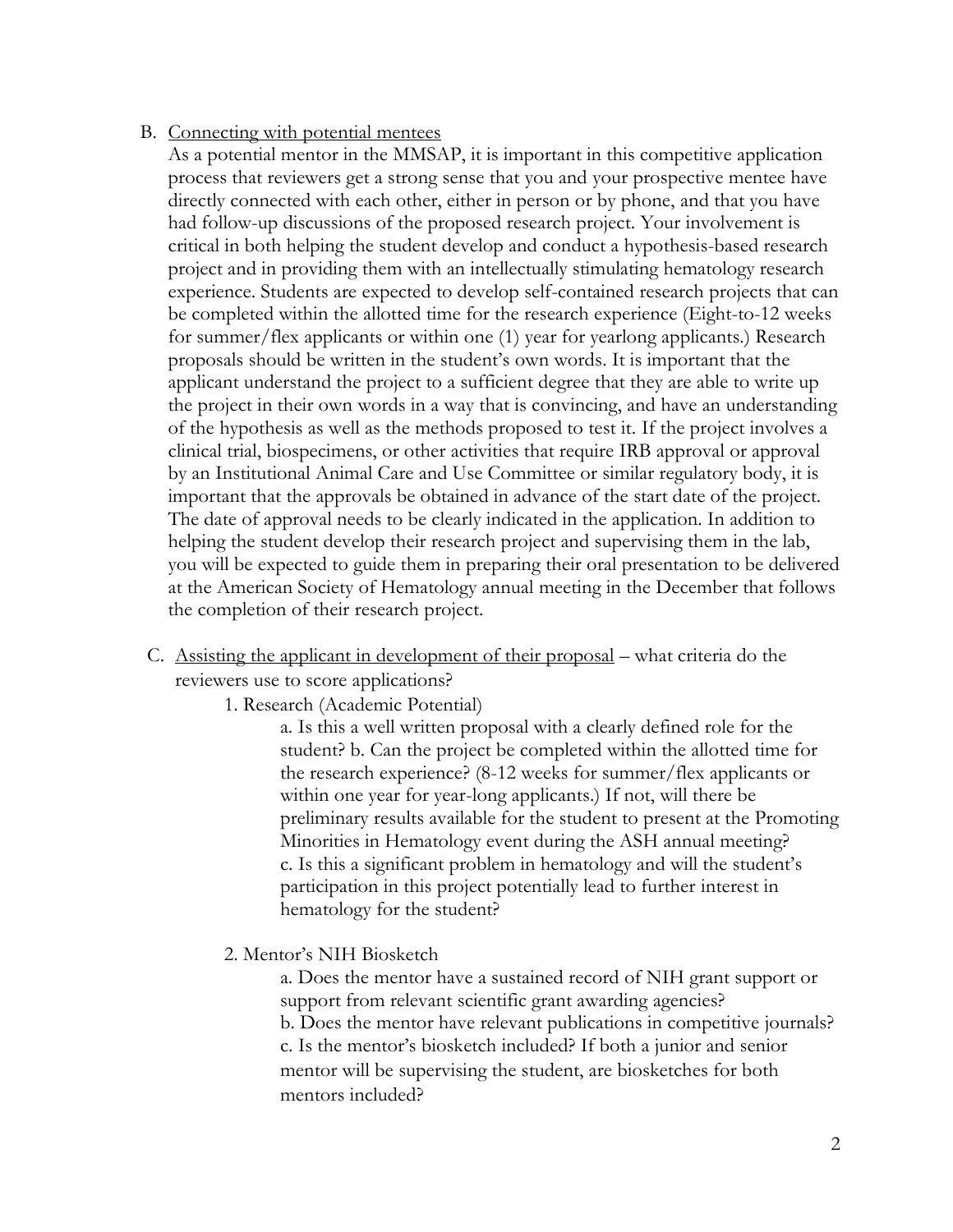3. Research Mentor/Mentor's Letter (refer to D below)

a. Is there a mentoring plan in place? How frequently will the mentor meet with the student? If the prospective mentor is a junior faculty, is there a more senior co-mentor or a mentoring team assembled? b. Is there a strong research environment? Will the student have the opportunity to attend journal clubs, hematology/oncology grand rounds, etc.?

c. Does the mentor provide information on their prior mentoring experience?

d. Is there evidence of interaction between the student applicant and mentor in the design of the research proposal? Is there evidence the mentor has reviewed the student's research proposal and provided feedback on content as well as spelling and grammatical errors?

### D. Your (Mentor's) Letter of Endorsement

This is a very important component of the MMSAP application. It is important that your letter detail your record of mentoring students, medical students, residents, fellows, and post-docs. If there is more than one mentor involved, it is important that they each provide a separate letter of support detailing their specific role. You should include specific comments about your interactions with the student as well as your assessment of the student's academic and leadership qualities. Comments regarding the perceived interest of the student in a potential career in hematology can also be included.

### \*\*\***For MMSAP Flexible Option Applicants Only**

If the MMSAP applicant is applying for the MMSAP flexible option, research mentors must include a statement in their Letter of Support that they have discussed and agreed to the student's ASH presentation date. MMSAP flexible applicants can select their award year or the subsequent year for their presentation date.

### E. The Review Process

The review process is competitive. All applications are reviewed by members of ASH's Committee on Promoting Diversity using an NIH Study Section format and the NIH scoring system. Applications are scored as described above, using the following criteria: strength of the applicant, evidence of the applicant's engagement in leadership positions and community service, strength and feasibility of the research proposal, role of the mentor on the research project and in cultivating the student's interest in hematology, mentor's track record of mentoring, and commitment to the successful completion of the student's project.

### F. Helping Your Mentee Make the Most of Their MMSAP Experience

As with any successful research project, planning is essential to optimize the time you will spend working with your mentee during your experience. We highly encourage MMSAP awardees to have active discussions prior to the start of their experience with